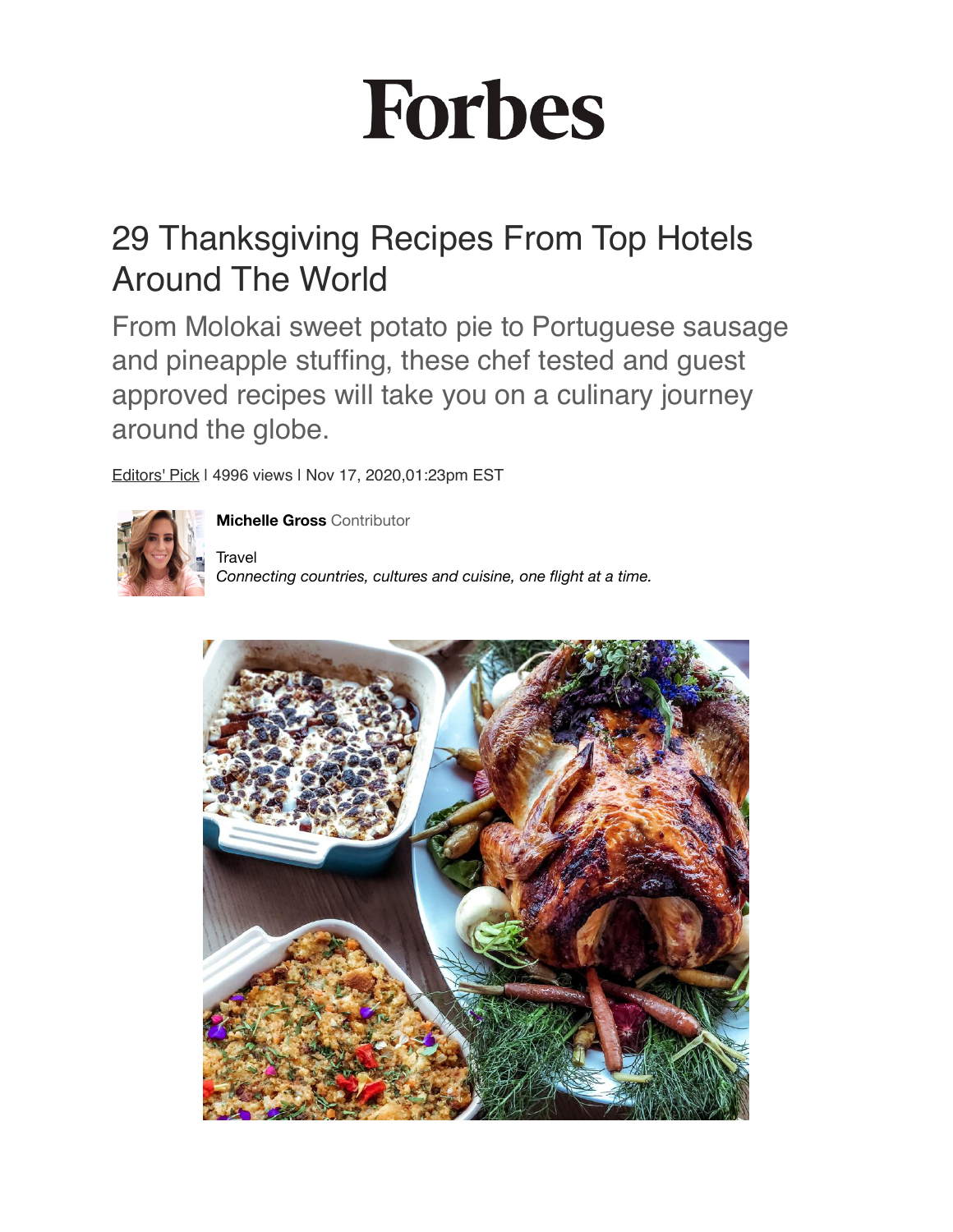The world is in a constant state of flux these days, and with Thanksgiving right around the corner, and public health [experts strongly cautioning against](https://www.cdc.gov/coronavirus/2019-ncov/daily-life-coping/holidays/thanksgiving.html)  [traveling](https://www.cdc.gov/coronavirus/2019-ncov/daily-life-coping/holidays/thanksgiving.html) right now, many of us are rethinking how (and where) we're going to celebrate one of our country's most time honored holidays.

Much like cooking, sometimes you need to improvise, and this year is no exception.

In lieu of typical Thanksgiving buffets and brunches of years past, hotels around the country have been rising to the occasion. Offering everything from [Thanksgiving in the privacy of your own hotel](https://www.forbes.com/sites/lauriewerner/2020/10/13/plan-ahead-you-can-spend-thanksgiving-privately-at-these-hotels/?sh=3d33771aa9d9) room to takeout menus and entire [Thanksgiving To Go](https://www.forbes.com/sites/lauriewerner/2020/10/13/plan-ahead-you-can-spend-thanksgiving-privately-at-these-hotels/?sh=3d33771aa9d9) packages, celebrating with great food in a safe and socially distanced way is very much possible, even if the concept of being socially distant is sort of counterintuitive to the whole idea of gathering around the table to share a meal for Thanksgiving.

So we improvise. And the holiday season might be a scaled back version of its former self. That doesn't mean you can't infuse some new traditions and recipes into the mix.

This might go down as the year of "stays-giving," but whether you're celebrating solo, as a pod or with your whole quarantine squad, you don't have to go far to bring the world into your kitchen […]

Bon Appétit!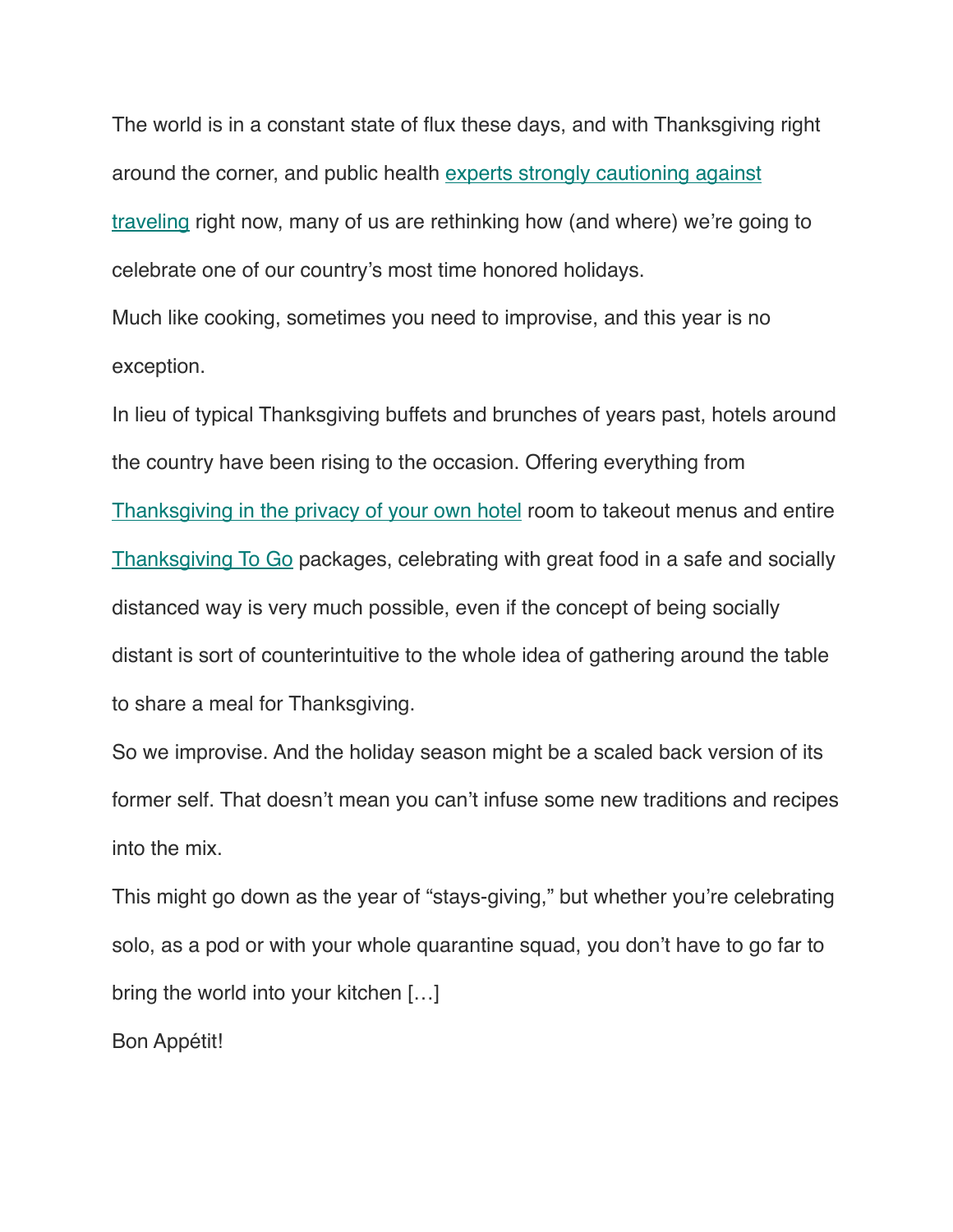### […]

Le Barthelemy's Beef Wellington With Truffle Mashed Potatoes



Beef Wellington and truffle mashed potato recipe created by Chef William Girard of St. Barths' Le Barthélemy Hotel & Spa. – Michael Gramm

One of St. Barths' most luxurious resorts, [Le Barthélemy Hotel & Spa](https://www.lebarthelemyhotel.com/en)'s offers world' famous island-inspired French cuisine, and their Beef Wellington over Truffled Mashed Potatoes continues to be a guest favorite. Created by Chef William Girard, don't let the lengthy ingredients list overwhelm you. Chef has broken this down step by step to give you a leg up. Pro tip, it's best to prep the meat one a day in advance and leave in the refrigerator overnight.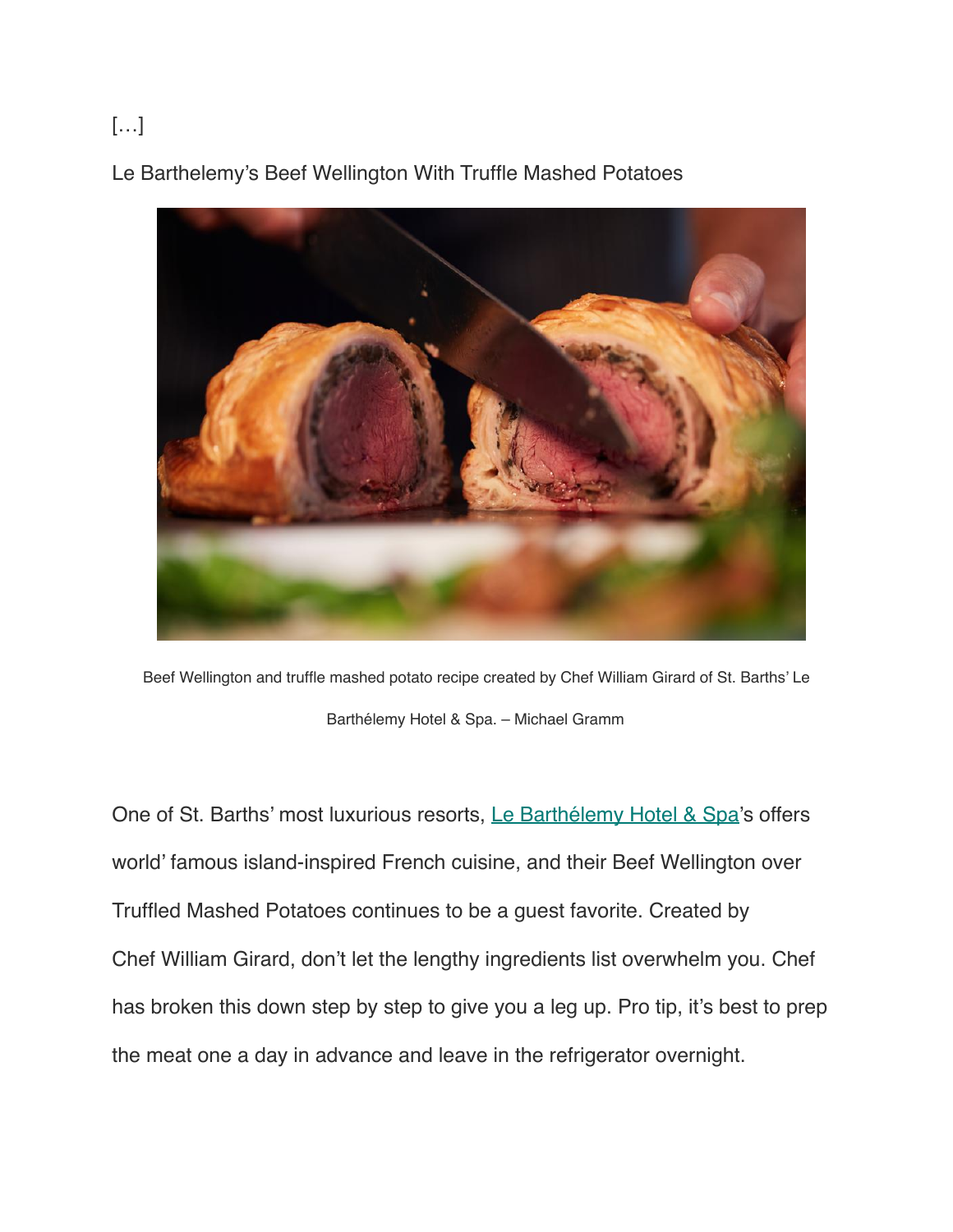#### **Ingredients: (Serves 4)**

- 1.5 lbs Black Angus beef fillet
- 1/2 cups Puff pastry
- 2 Egg yolks
- 1/2 lbs Kintoa ham
- Salt & black pepper to taste
- 1/8 cup Clarified butter

#### *Mushroom duxelles*

- 1 3/4 cups White button mushrooms
- 1/4 cups Shallots, minced and cooked
- 1 tbs Fresh thyme, leaves picked
- 5 tbs Extra virgin olive oil

#### *Chicken Mousse*

- 1/2 lbs Raw chicken breast
- 1/4 cups Cream
- $4$  Eggs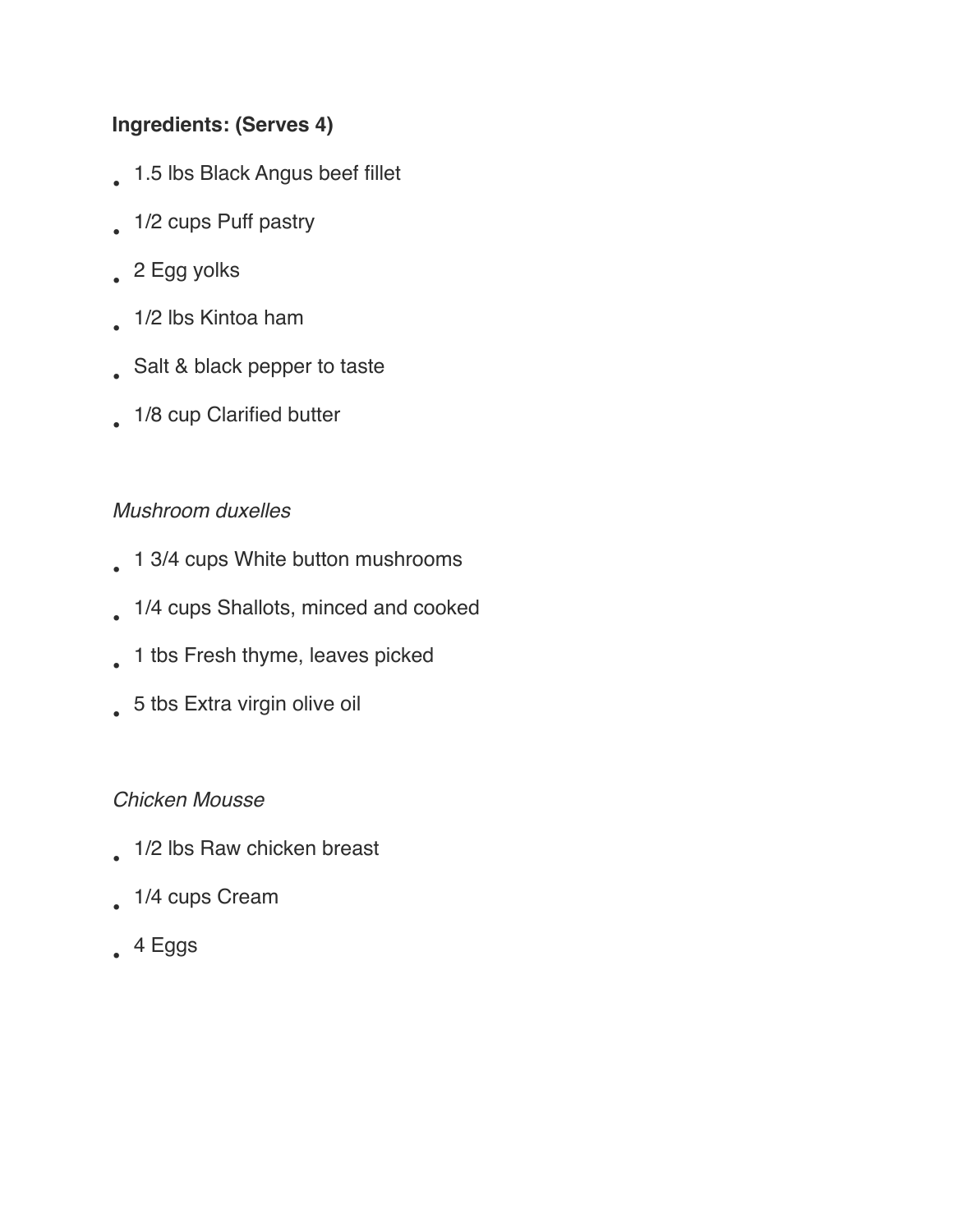#### *Subric Spinach*

- 1/4 cups Cooked spinach and parmesan cheese
- 10 ml Cream
- 1 Egg

#### *Truffle Mash*

- 1/8 cups Truffles paste and butter
- 2 tsp Truffle oil
- 1 1/3 cups Potatoes, mashed

#### *Truffle Sauce*

- Beef jus (5cl)
- Port wine (20ml)
- Truffle paste (10g)
- Butter (20g)

*Instructions: Prep ingredients starting with the Beef which needs to be seasoned with salt and black pepper and sear evenly in oil or clarified butter. Next, mushroom duxelles need to be cleaned and tossed in olive oil, salt and*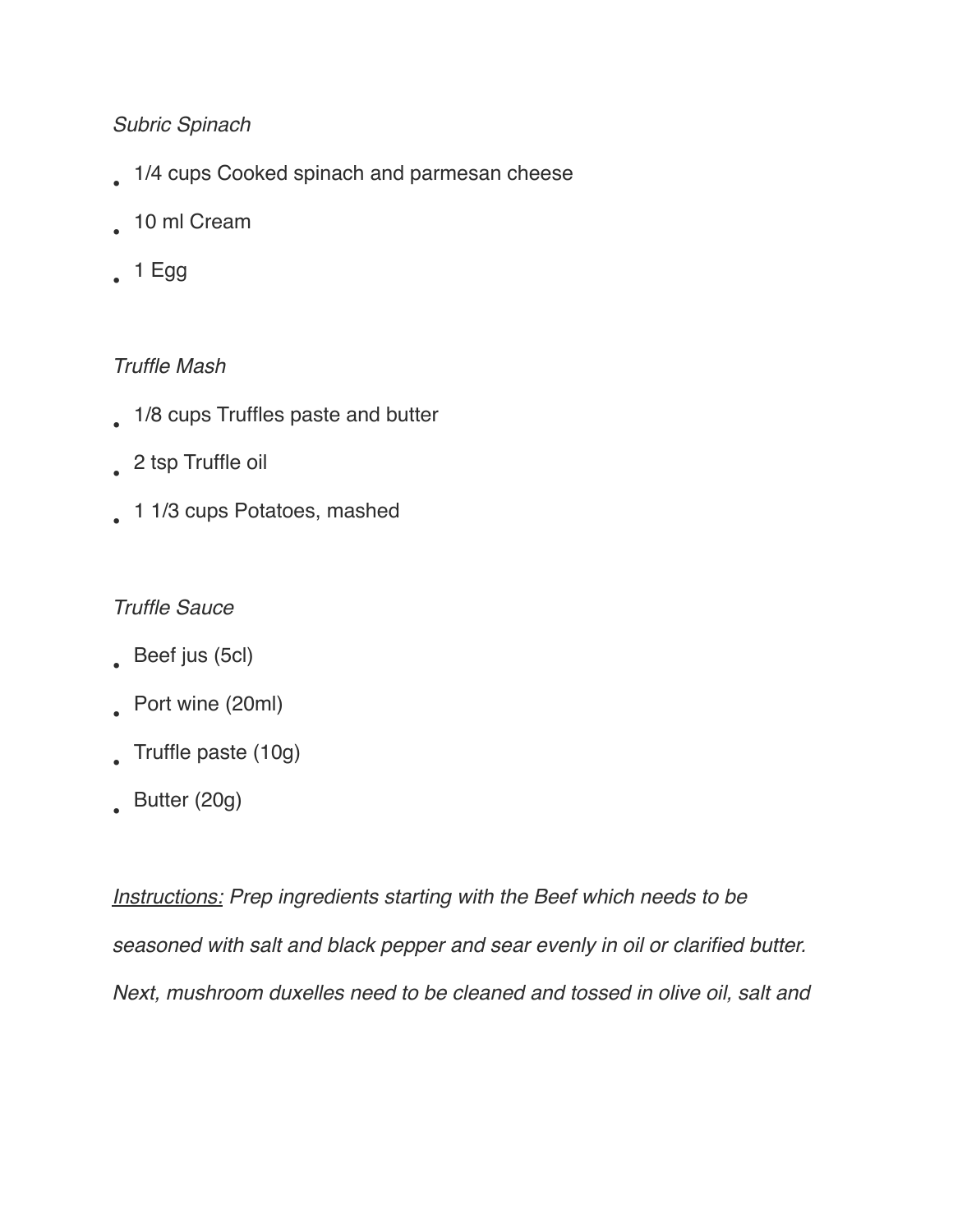*black pepper. Roast in oven at 400°F until golden brown. Allow to cool chop and into even-sized pieces with thyme leaves and cooked minced shallots.* 

*Chicken mousse: In a food processor, blend the chicken breast to a paste, then mix with eggs, salt, and white pepper. Add cream and pulse, then fold to thoroughly combine. Spread the mushrooms duxelles evenly over the kintoa ham. Evenly coat the entire beef tenderloin with the chicken mousse using a rubber spatula. Cover beef tenderloin with plastic wrap.*

*Arrange and refrigerate. Place the beef tenderloin on top of the ham and mushroom duxelles. Using the plastic wrap, gently roll the meat into a tight, smooth cylinder and refrigerate overnight.*

*Roasting: Wrap the beef in puff pastry, decorate with pastry strips and brush with eggs yolks. Roast in oven at 350°F for about 35 minutes.*

*Prep side dish: Subric spinach: combine spinach, cream, eggs and parmesan together. Steam for 20 minutes. Cut out a disc of subric and wrap with blanched spinach leaves. Truffle mash: mix the truffle paste, truffle oil and butter into the mashed potatoes.*